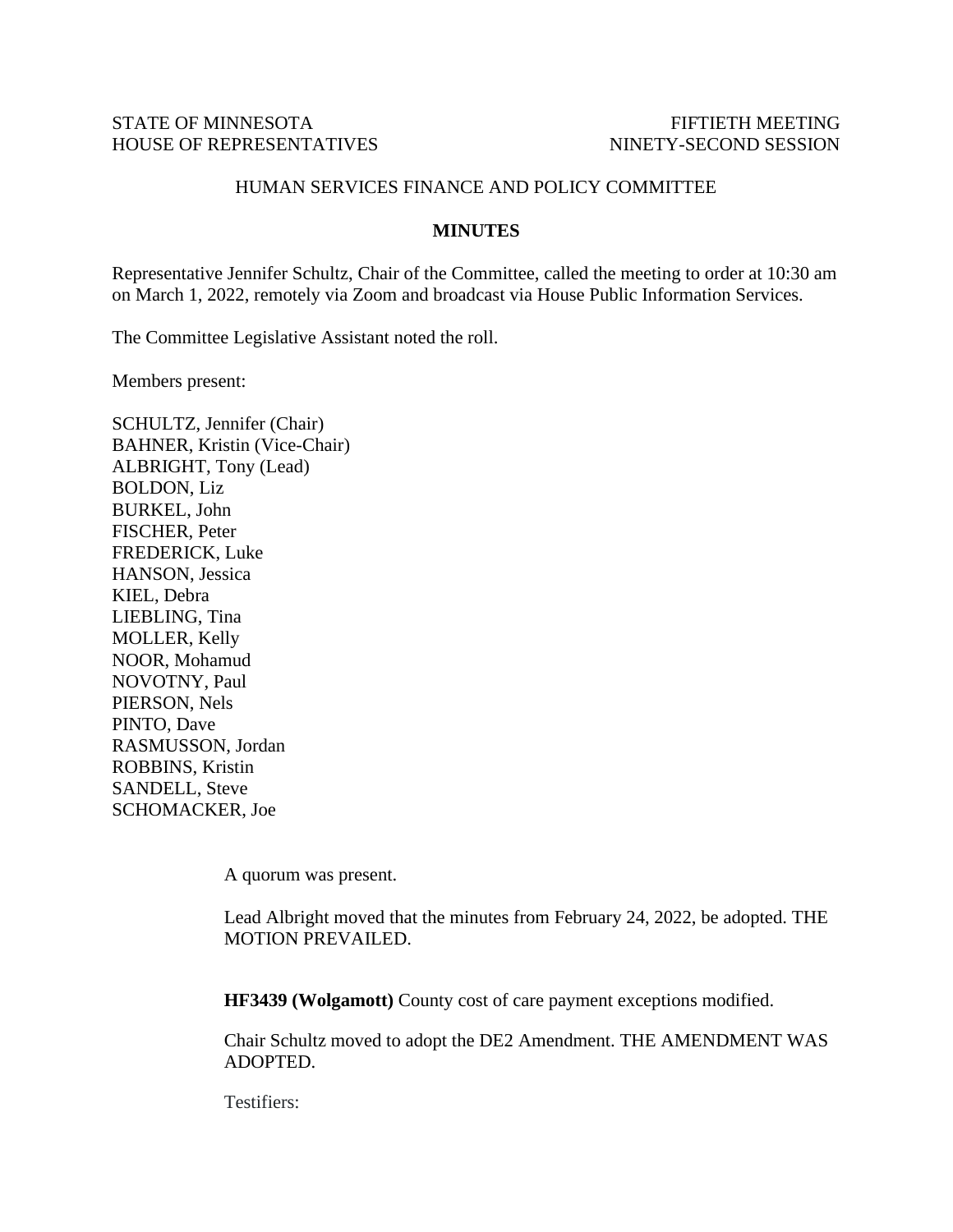- Amanda Larson, Director, Health and Human Services Dept., Sherburne County
- Julie Ellis, Director, Adult & Disability Services, Stearns County

Chair Schultz laid HF3439 over, as amended for possible inclusion in the Human Services Finance and Policy Omnibus bill.

**HF3863 (Boldon)** People with mental illnesses and developmental disabilities programs modified.

Chair Schultz laid HF3863 over for possible inclusion in the Human Services Finance and Policy Omnibus bill.

**HF1929 (Bahner)** Children's mental health grant service type modified, and money appropriated for the first psychotic episode and first mood disorder grant programs.

Chair Schultz moved to adopt the division report from the Behavioral Health Policy Division. THE MOTION PREVAILED.

Testifier:

• Piper Meyer-Kalos, Assistant Professor, Department of Psychiatry and Behavioral Sciences, University of Minnesota Medical School

Chair Schultz laid HF1929 over for possible inclusion in the Human Services Finance and Policy Omnibus bill.

**HF2733 (Bahner)** Intensive residential treatment services modified, and money appropriated.

Chair Schultz moved to adopt the division report from the Behavioral Health Policy Division. THE MOTION PREVAILED.

Testifier:

• Sue Abderholden, Executive Director, NAMI MN

Chair Schultz laid HF2733 over for possible inclusion in the Human Services Finance and Policy Omnibus bill.